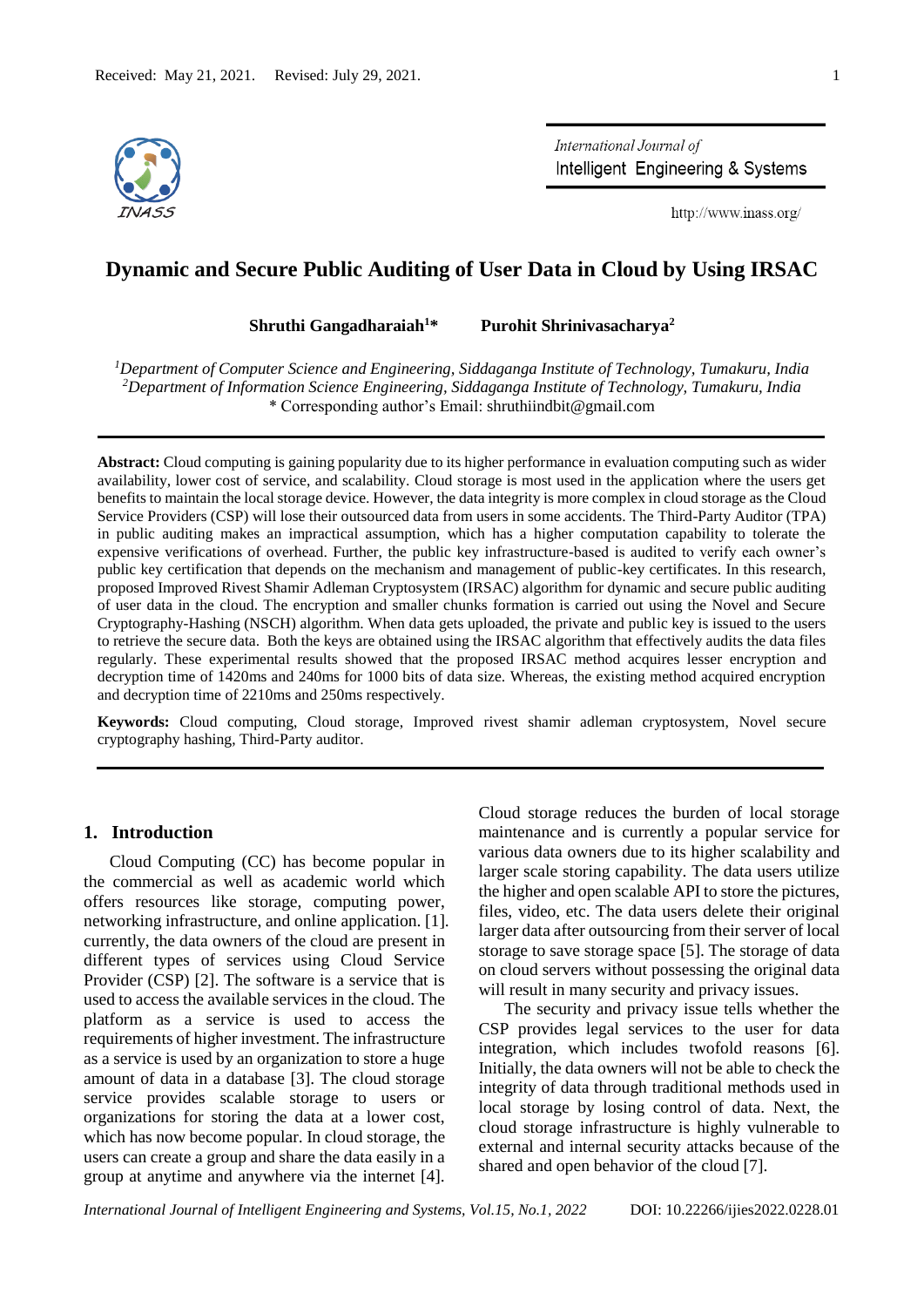The private and public auditing protocol-based approaches were developed to overcome the issue of security and privacy of data in the cloud. The private auditing was performed among the users and CSP with the lesser communication. But, the two-party private auditing was not able to provide authenticated outcomes whereas the group of users and CSP will not trust each other [8]. The public auditing utilizes Third Party Auditor (TPA) to check whether the users' data are stored correctly by cloud server and establishes Service Level Agreement (SLA) among the cloud users CSP. However, the TPA makes the impractical assumption that it has a higher computation capability to tolerate the expensive verifications of overhead [9].

In public key infrastructure, the third-party auditor is utilized to check the cloud data integrity that relieved data owners and allowed public integrity of auditing for owners in a privacy-preserving way. But the public key infrastructure-based auditing has to verify every owner's public key certificate that depends on the mechanism and management of public-key certificates [10]. To solve such an issue, proposed an IRSAC algorithm for dynamic and secure public auditing of user data in the cloud [11]. The encryption and smaller chunks formation is carried out by using the NSCH algorithm. To retrieve the data when data gets uploaded, users will be given a private as well as a public key. Both the keys are generated by using the IRSAC algorithm that effectively audits the data files regularly.

The paper is organized as follows, the literature review is described in section 2, the proposed methodology is explained in section 3, the experimental results and the discussion is discussed in section 4, the conclusion of the proposed method is discussed in section 5.

### **2. Literature review**

The existing techniques are developed to provide the data security in CC that is reviewed. Additionally, the benefits of the developed method with its limitations are explained in this section.

Zhang [12] developed the improved and secured fuzzy auditing protocol to store the cloud data. Initially, the owner of the data encodes the outsourced files with other codes and divides the files into blocks. Then, the blocks were computed by utilizing a signature or private key and the user uploads the file to the server of cloud storage. In the next phase, the aggregate messages and tags were returned to the trusted third party or data user. Finally, the data user and third party are verified the data by using a secret key. The developed protocol

investigated the efficiency for data sharing with multiple user changes and supporting public integrity checking.

Nayak [13] developed a server-aided data deduplication approach to secure and efficient storage of data. The developed method supported an intra-key server and cross key server to check the duplication. Initially, the two groups satisfied the bilinear property that is initialized. The cloud service generates the key to re-encrypt that are generated by the tags. Then, generated convergent keys are checked for data duplication before uploading the files to the cloud. The major developed scheme was fixed to the size of ciphertext generation irrespective of key server numbers. The developed method was resistant to the inconsistent tag where the brute force is attacked to support the intra and cross key servers. When the number of files or number of key servers increased, the developed schemes are increased by the computation time, which leads to poor performance.

Wu [14] developed a threshold anonymous cloud that audited the scheme with multiple uploaders to preserve privacy in cloud storage. In the developed auditing scheme every user-generated the individual information from the algorithm generation tag. To respond to the challenge from the third-party auditor, the server required tag pieces from the various users among every user. In this threshold approach, the uploader was individually selected his or her key pair and generated the tag piece, therefore it is not required to trust third-party information. The computation and communication overhead of the developed method was higher than the existing techniques.

Han Qiu [15] developed a data protection approach to store in a cloud that is combined to utilize the fragmentation and dispersion process. This developed method was based on invertible discrete wavelet transform to separate agnostic information into three fragments with different level protection. The fragments were separated by various types of storage with a trustworthy approach to protecting end-user's data by stopping the leaks in the cloud. The developed method is optimized by saving cost, private, and utilized cheap storage space for security. The intensive security evaluation was performed to verify the higher level protection of the developed approach where the storage space of the developed method was lesser trustworthy.

Guohua Tian [16] developed a randomized clientside de-duplication approach to secure the data transmission in the cloud. The developed method utilized the de-duplication protocols to overcome the attack of collusive authentication to the prevented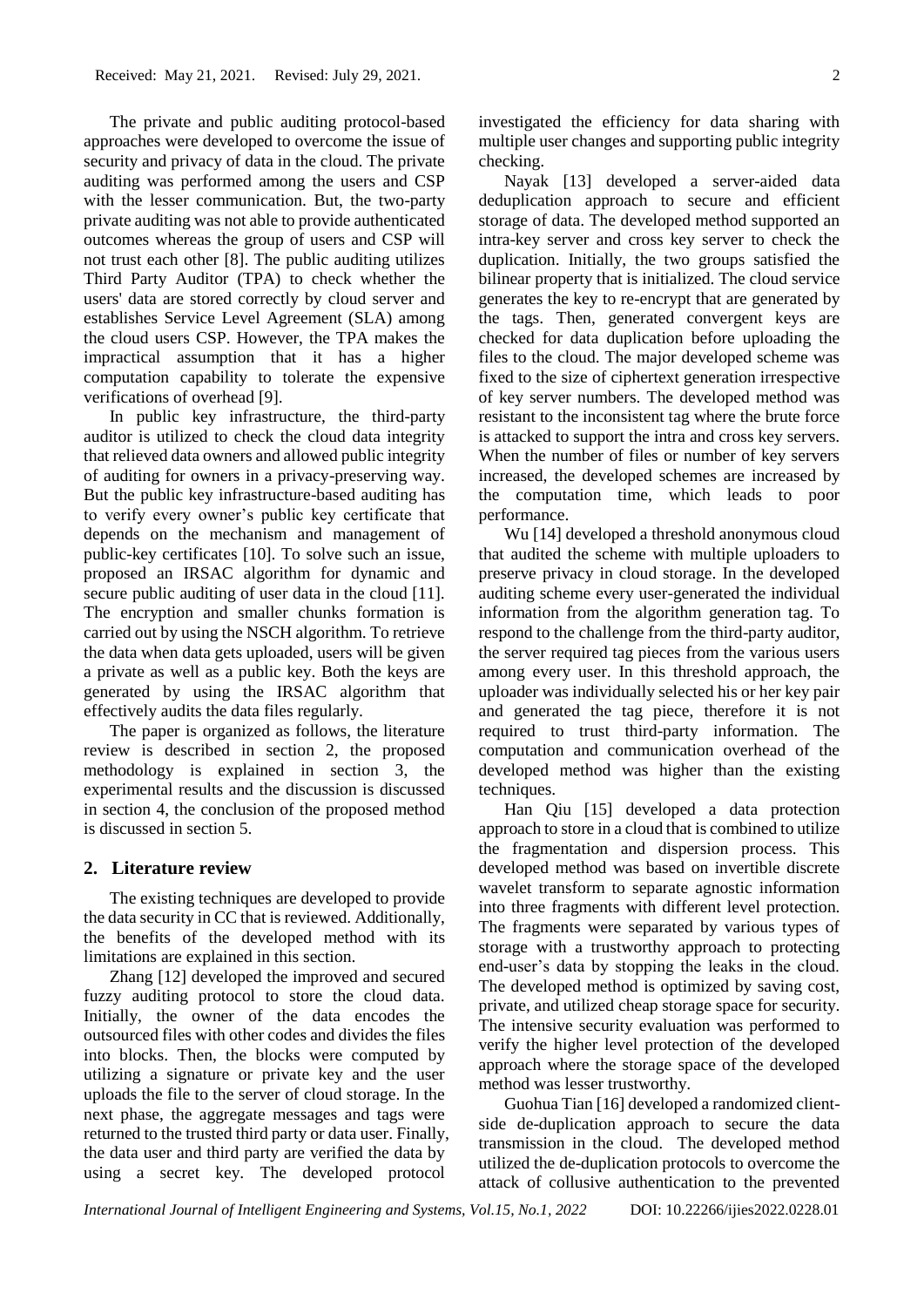brute force attack that is launched by the adversaries to store outside. The developed method preserved each data according to tag two files to overcome fake duplicate attacks. The improved dynamic keyencryption key tree with the flexible user space was employed to get the management of owners. According to two file tags, the data are stored to overcome the duplicate of fake attacks. Additionally, the developed method used most of the available ownership management and shares the data using a dynamic Key-Encrypting Key tree. However, some major security attacks were not studied in the developed de-duplication method.

Khalid El Makkaoui [17] developed a fast cloudpaillier method to preserve the confidentiality of data in CC. The developed method improved the security levels that introduced different methods is known as cloud paillier. The paillier scheme supported the additive homomorphic that are integrated more where the attacks are confidential. The developed variant showed speed in larger decryption when compared to the cloud paillier algorithm. However, the bit size of data was increased and encryption time also increased which resulted in performance degradation.

# **3. Proposed methodology**

The purpose of storing the data and dynamic as well as secure public auditing consists of 3 entities by a network of cloud. In this research, the users are considered as entities where it maintains larger files of data computations, organization, and individuals. The CSP manages a Cloud Storage Server (CSS) or cloud computing system which includes more space to the resource and storage for maintenance and computation of data with clients and TPA. The request of clients can verify the data integrity which is stored in the remote server based on a trusted approach by exposing and assessing the risk in CSS. When data gets changed, the clients able to detect the changed part in the data and also data integrity checked by verifiers. Finally, the data need to be stored securely and private, privacy is biggest threats in cloud network as the access of stored information is available to administrators.

In the proposed dynamic and public auditing approach, the users choose the file of data that is required to the uploaded server of the cloud. Before uploading, the user requested the private key, as well as the public key, is to download and upload the data. During the phase of key generation, the public and private keys are generated using the IRSAC algorithm. To improve the storage and security utilization, the whole file of data is encrypted which is dynamically divided into various smaller chunk files using the NSCH algorithm. When the cloud servers divide the entire files among chunks of smaller files, the hash value of each smaller file is calculated. The unique name will be assigned to every smaller file in such a way where the attackers, cloud servers, and TPA are not able to obtain unique names for smaller files. The integrity of data is determined by utilizing the Multi-Level Hash Tree (MLHT) algorithm and identifies the integrity of files in various servers in a single time. The system architecture of the proposed IRSAC for dynamic and secure public auditing in the cloud is shown in Fig. 1.

### **3.1.Key generation**

The RSA cryptosystem includes three types such as generation of encryption, decryption, and prime key. The RSA algorithm will not provide security for the attacks such as brute force and security of RSA dependent on larger prime numbers because of difficulty in breaking. Therefore, the improved RSA is proposed securely to generate the key as well to establish a private and public key, which is known as the IRSAC algorithm.

In the proposed IRSAC algorithm, the generate keys are preserved in the file which utilizing the base64 encoding approach where the values are stored securely in the cloud. The proposed IRSAC key generation includes the utilization of two random numbers and two prime number. The encryption values are dependent on values of public key components  $(N)$  and the decryption values are dependent on a private key component  $(M)$ . The value of  $N$  is equal to the product of two prime and random numbers. The value of  $M$  is equal to the product of two prime numbers. The process of encryption and decryption is carried out using modulus values such as  $(e, N)$  which is required to encrypt the data.



Figure. 1 The system architecture of proposed IRSAC method for dynamic and secure public auditing in cloud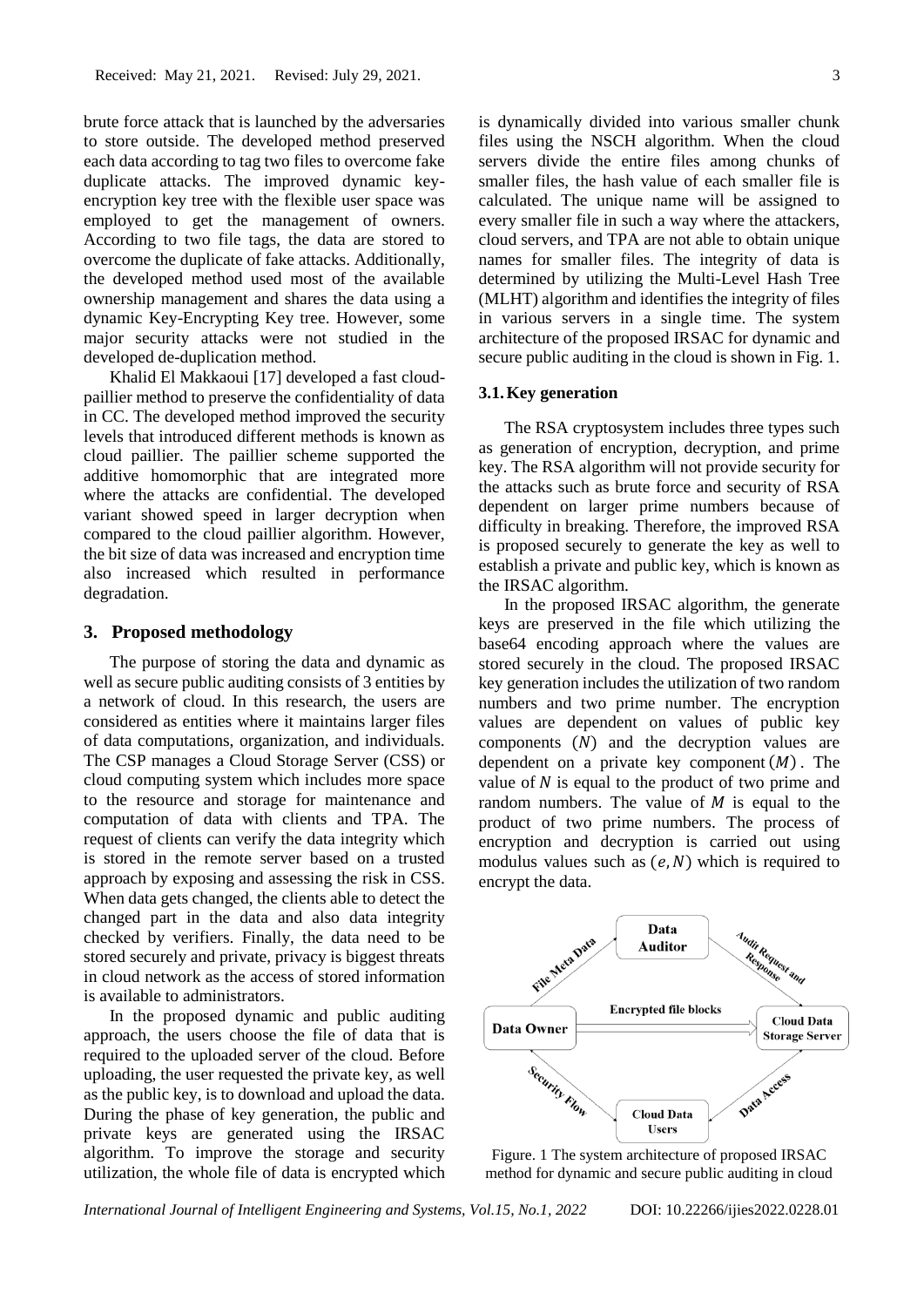The  $M$  value is not dependent on the  $N$  value where the attackers know the details of  $N$  that are not able to identify the prime number and cannot determine the( $d$ ,  $M$ )values of decryption. The size of prime numbers includes similar sizes and the keys that are generated by utilizing base64 encoding to store it securely. By using components of public-key encryption is carried out and a private key is used to decrypt the data.

### **Encryption:**

- 1. In the process of encryption, it obtains the components of a public key $(n, e)$ .
- 2. Representing the plain texts of a message as a positive integer  $m$ .
- 3. Computed the ciphertext  $c = m^e \mod n$ ,  $m^e$ is encrypted message.
- 4. Forwarded the ciphertext  $c$  to a user.

# **Decryption:**

- 1. In the process of decryption that utilizes the user's private key  $(n, d)$ .
- 2. Computed the message  $m = c^d \mod n$ .
- 3. Extracted the plain texts from the represented  $m$ essage  $m$ .

The algorithm of the proposed IRSAC for key generation, encryption and decryption is explained below.

# **The IRSAC algorithm for key generation:** Input

Two prime numbers such as  $p, q$  and  $p \neq$  $q, p, q > 3$ 

Where,  $p$  and  $q$  are the prime numbers considered as input.

### **Output**

The components of public key  $\{e, N\}$ 

The components of private key  $\{d, M\}$ 

Where,  $\{e, N\}$  and  $\{d, M\}$  are the encrypted and decrypted components of public and private key.

Procedure

 $N \leftarrow p \times q \times (p-1) \times (q-1)$  $M \leftarrow p \times q$ The random integers are selected  $r, p > 2^r < q$ Compute  $\emptyset$  value of N  $\emptyset(N) \leftarrow \frac{(p-1)\times(q-1)\times(p-2^r)\times(q-2^r)}{2^r}$  $2<sup>r</sup>$ 

Selecting a random number  $e$ , in such a way that  $1 < e < \phi(N)$  and  $gcd(e, \phi(N)) = 1$ 

Computing the random number  $d$ , in such a way that

 $d * e = 1 * mod(\phi(N))$ 

Where  $N$  and  $M$  are the public and private key components.

# **The IRSAC algorithm for encryption**

### Input

Enter a plain text message,  $P \leq N$ Enter a public key components: {e,N}

**Output** 

Cipher text,  $C$ 

# Procedure

Cipher text,  $C \leftarrow P^e \mod N$ 

Where,  $P$  is plain text,  $\{e, N\}$  is encrypted public key components,  $C$  is cipher text,  $P^e$  is encrypted plain text.

#### **The IRSAC algorithm for decryption**

#### Input

Enter a cipher text message,  $C$ Enter a private key components:  $\{d, M\}$ 

#### **Output**

Decrypted plain text, $P$ 

Procedure

 $P \leftarrow C^d \mod$ Where,  $C$  is cipher text,  $\{d, M\}$  is the private key components,  $C<sup>d</sup>$  is the decrypted cipher text.

# **3.2.Novel secure cryptography hashing (NSCH)**

The cryptography hashing algorithm is used for creating the message that digests the fixed lengths of bit strings for arbitrary lengths of data. The whole file of data is encrypted which is dynamically divided into various smaller chunk files using the NSCH algorithm. The hash functions are taken as tools for digital signature, time-stamping and checking the integrity of a message. The outsourced data are assured to know whether the information is modified by irrelevant users. The NSCH algorithm is utilized for the encryption of encrypted data files of data are split into smaller chunk files. After encrypting the data, it assigns and creates the name for every block, which is created from the efficient and optimal encrypted files of data. The name is assigned to the blocks in such a way that the users, cloud server and attackers are not able to identify the assigned name. The algorithm of NSCH is explained as follows:

### The NSCH algorithm,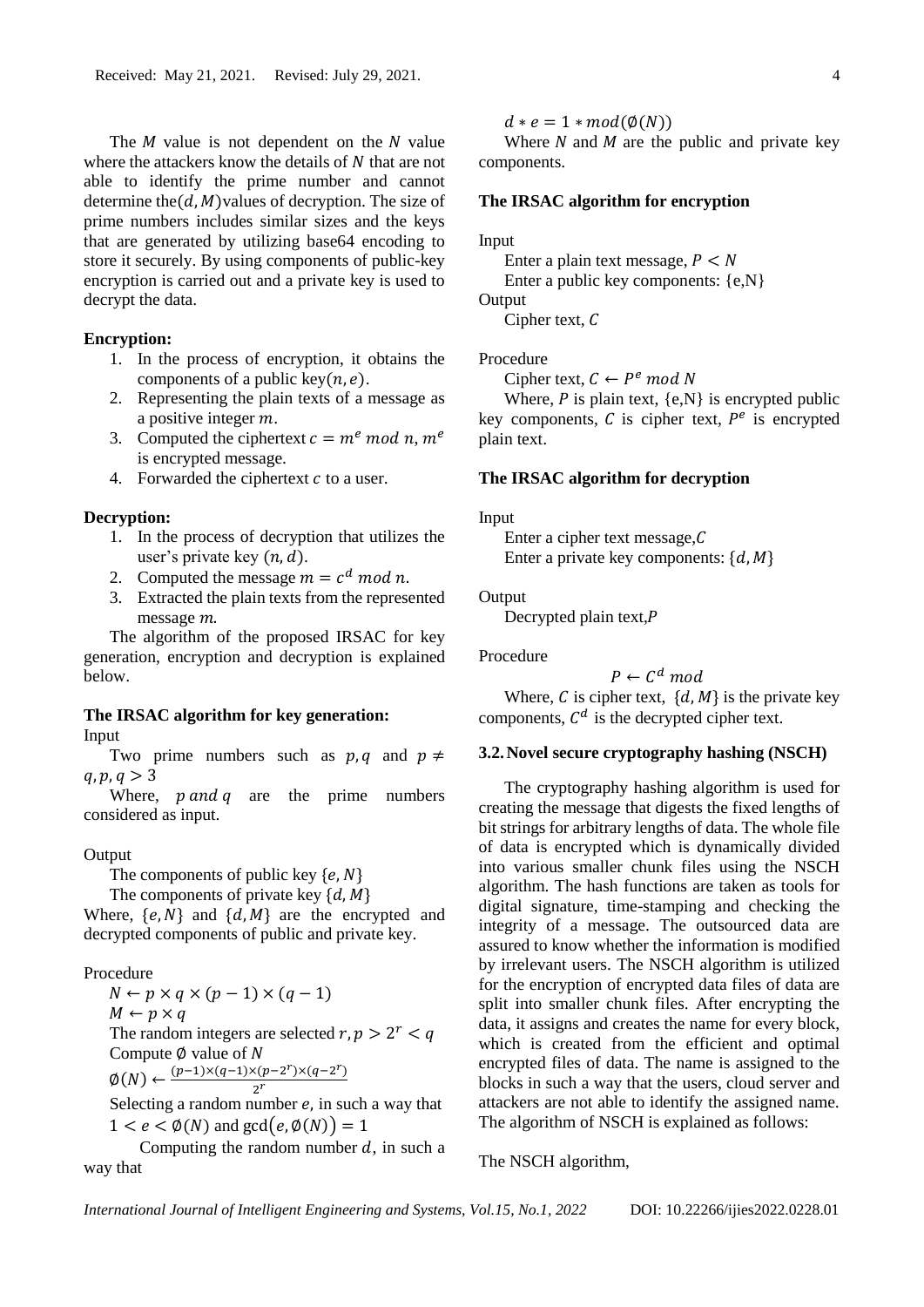Input

Messages with arbitrary length

**Output** 

The input message with a hash value of 128 bit.

Procedure

Step1: To enter the input string in general form, the random strings are generated.

 $((a-z) + (A-Z) + (0-9) + (!@#$% \wedge \&*)(\_ + \$  $\{\|\}\;;\; \|\, , \ \ \leq \ \vee\; ?$  + (Sunday-Saturday) + (0-9))

Where, + indicates the positions in random strings

Step2: Select and count the total alphabet in random strings

Step3: Identify the secret values by considering below assumptions in order to enhance the randomness.

> $if \ alphabet \ count = 10$ , secret value  $=$  ascii value of uppercase letter for first position of character  $+1$ .

if alphabet count  $> 10$  and  $< 20$ , secret value = (  $\hat{a}$ scii value of uppercase letter for  $first$  position of character  $$ ascii value of A )  $+$  (ascii value of uppercase letter for second<br> $+$  (exaction of shape true casii value of  $\Lambda$  $\frac{1}{100}$   $\frac{1}{100}$   $\frac{1}{100}$   $\frac{1}{100}$   $\frac{1}{100}$   $\frac{1}{100}$   $\frac{1}{100}$   $\frac{1}{100}$   $\frac{1}{100}$   $\frac{1}{100}$   $\frac{1}{100}$   $\frac{1}{100}$   $\frac{1}{100}$   $\frac{1}{100}$   $\frac{1}{100}$   $\frac{1}{100}$   $\frac{1}{100}$   $\frac{1}{100}$   $\frac{1$  $+2$ .

if alphabet count 
$$
\geq 20
$$
 and  $< 30$ , secret value  
\n
$$
= \begin{pmatrix}\nascii value of uppercase letter for\nfirst position of character -\nascii value of A\n\end{pmatrix}
$$
\n
$$
+ \begin{pmatrix}\nascii value of uppercase letter for third\nposition of character - ascii value of A\n\end{pmatrix}
$$
\n+2.

if alphabet count 
$$
\geq 30
$$
, secret value  
\n
$$
= \begin{pmatrix} \text{ascii value of uppercase letter for} \\ \text{second position of character} - \\ \text{ascii value of A} \end{pmatrix}
$$
\n
$$
+ \begin{pmatrix} \text{ascii value of uppercase letter for} \\ \text{fourth position of character} - \\ \text{ascii value of A} \end{pmatrix} + 2.
$$

Step4: Look Table need to be considered for finding the position of alphabet as shown in Table1,

a. To choose each character from the input strings.

- b. The present position  $=$  Identifying the positions from Table1 +Secret value %26.
- c. The present alphabet= The present positions equal value from Table1.

Step 5: a) To calculate the binary value of strings for each character by using characters ASCII value.

b) Evaluate the binary value of string for special characters and numbers by utilizing ASCII value.

Step 6: According to the random strings sequence following conditions need to be satisfied:

To transform the string length into multiple 128 bits and if it is not strung append 0.

To scan the binary strings from step 5 the append 64 bits beginning from the location.

Step 7: a) The output strings from the previous step is converted into a block of 128 bit.

b) The binary key with 128 bits is generated by utilizing a random key generator.

c) To perform the bitwise operation like XOR, OR, AND, left-shift, right-shift, etc, for 12 bit of block string and 128 random key strings.

d) Finally, the output saved from bitwise operations

Step 8: Transform the output of step 7 into the character of values and preserve the final version of 128 block

Step 9: The final block messages and random keys of 128 bits are combined by utilizing bitwise operation to obtain the final digest message.

The user is required to provide the name of the file where the number of smaller chunks created with correct values to download the files. By utilizing the file name and smaller chunks values, the meta tags are created and forwarded to the data owner which can download the files from the cloud server using the values of meta tags. The users forward the metatags and name of a file to TPA for the process of public auditing. To check the respective data files, the TPA gets file names and smaller chunks of a file are verified by the data owners. By utilizing the meta tags values, TPA verifies the data file without the actual content of the files in the data. The smaller chunks of data file storage decrease the issue of fragmentation which enhances the resource utilization efficiency in a cloud server. The CSP handles the process of storing and fetching the data, but users are not able to identify the difficulty of the mechanism. The secured hash function describes the name to a smaller chunk of files and avoids CSP as well as irrelevant users to know the details about the smaller chunk files. The secured hash function is calculated based on random manners which confuse the irrelevant users as the CSP avoiding them to identify the blocks.

*International Journal of Intelligent Engineering and Systems, Vol.15, No.1, 2022* DOI: 10.22266/ijies2022.0228.01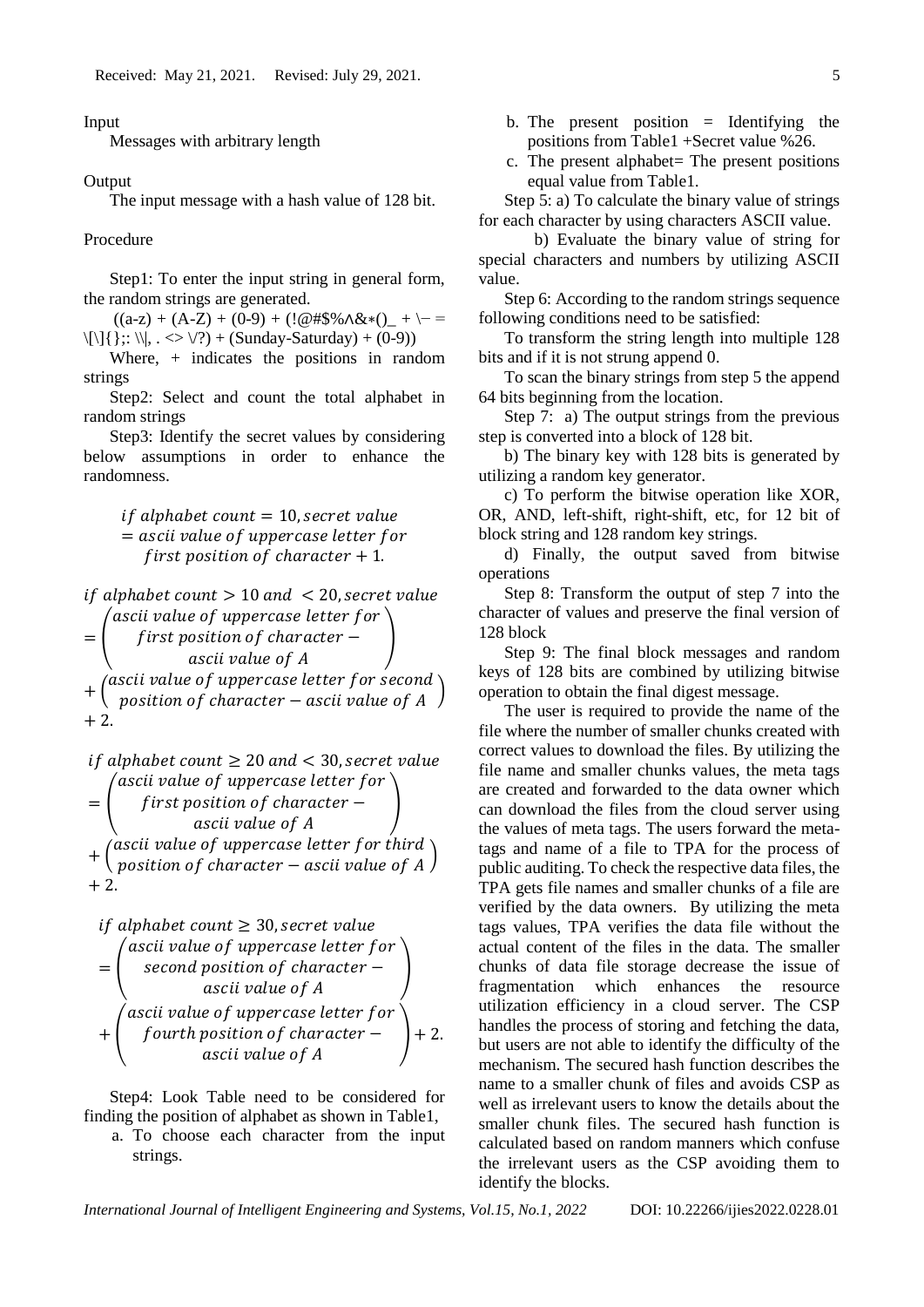|  |  |      | Tuble 1. The fook up Tuble for uphable positions |            |    |  |
|--|--|------|--------------------------------------------------|------------|----|--|
|  |  | 1V.L |                                                  |            | ⊥∪ |  |
|  |  | `    |                                                  | -          |    |  |
|  |  |      |                                                  |            | ∠∪ |  |
|  |  |      |                                                  |            | ⊷  |  |
|  |  |      |                                                  | <b>TTT</b> | -- |  |
|  |  |      |                                                  |            | -- |  |

Table 1. The look up Table for alphabet positions

# **3.3.Multi-Level hash tree**

The auditing of data is carried out by utilizing the MLHT algorithm, which helps the Merkle Hash Tree (MHT) algorithm to efficiently identify the integrity of data files among the multiple servers. The MHT is a binary tree in which every leaf node stores the data files and the data item in the node. The collision resistance hash function  $h_{CR}$  is utilized to label the intermediate nodes in a tree. Every output of  $h_{CR}$ with different input includes a binary string with the length of  $O(\lambda)$ . The labels of intermediate node v to the output  $h_{CR}$  are calculated based on the labels of children nodes  $v$ . The Merkle hash tree is efficiently utilized as a standard tool to check the memory. Fig. 2 shows the Merkle hash tree which contains the data items [18].

The MHT contains the data items such as  $\{d_1, d_2, \ldots, d_8\}$  that stored in leaf nodes. Similarly, the labels of intermediate nodes are calculated by utilizing  $h_{CR}$  hash functions where the hash values of a node are known as root digest. This proof shows that data files  $d$  is present in a tree which includes  $d$ data files of nodes with the associated paths such as a sequence of siblings in the nodes that contains data files d. Example: The  $d_3$  is present in the tree of  ${d_3, (d_4, ID, IC)}$ , where,  $d_4$ , *ID* and *IC* are the labels of  $K, D$  and C nodes. The verifier calculates the value of hash for root and the output will be accepted if the calculated value of hash value matches with root, otherwise, the root will be rejected.



The proof size will be the logarithmic numbers to the data files stored in the leaf node of a tree. The property of collision resistance of  $h_{CR}$  is infeasible to add or change the data files in the MHT without modifying the root.

To avoid privacy leakage of user data, the advance calculation on the blocks of user data is carried out without affecting the features of TPA. It provides the construction of a novel efficient method that blinds every user block of data in the prior stages to prevent privacy leakage in the process of public auditing and to provide better privacy protection than existing methods. It generates the random parameters in the generation of key stage and utilizes the blind metadata which includes blocks of data. The users forward the parameters to the server when TPA sends a request message to the data auditing to a server, the server estimates the proof by using metadata, blocks of data, and random parameters which returns the proof for TPA. The proof received and public key generated by users are used by TPA to auditing the integrity of data. This simple and effective approach solidifies the privacy protection of users and reduces the privacy leakage probability as much as possible during the process of auditing. The reduction in the process of auditing and parameters effectively stops the TPA to know about the data users. The developed method has the advantage to overcome the problem of privacy leakage and maintains the required TPA auditing capability without incurring computational time.

# **4. Experimental result and discussion**

The experimental results of the proposed IRSAC method for dynamic and secure public auditing in the cloud are described in this section. The validation of the proposed IRSAC method is carried out using the larger data files that are required to be stored in the servers of the cloud. The input plain text needs to be given as a console input or dataset and the proposed IRSAC algorithm calculate the output of message digest. In this work, the proposed work is compared with the benchmark models to secure the public auditing of the data cloud. This proposed IRSAC

*International Journal of Intelligent Engineering and Systems, Vol.15, No.1, 2022* DOI: 10.22266/ijies2022.0228.01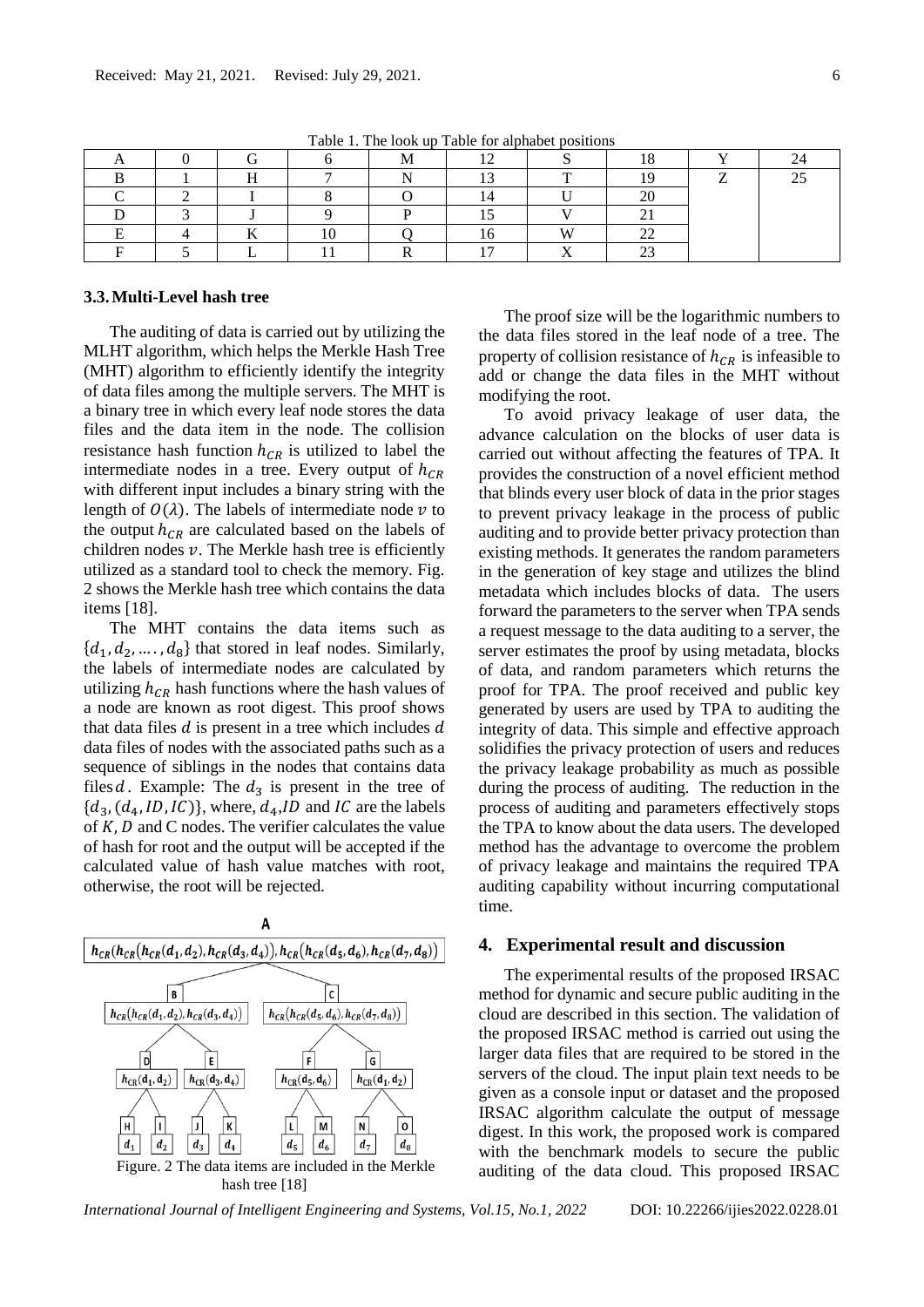method is simulate using python 3.6 software in an anaconda navigator with system requirements such as the windows 10 operating system, RAM of 128GB, Intel Core i9 processor, and hard disk of 4 TB. The parameters are considered to evaluate the proposed IRSAC method to the dynamic and secured public auditing which is explained in this section. The quantitative and comparative analysis of the proposed IRSAC method with the existing method is also described in this section.

# **4.1. Performance metrics**

The proposed IRSAC method for dynamic and secure public auditing of user data in the cloud is evaluated and compared with the existing methods. The parameters such as encryption, decryption, and execution time are considered to analyze the effectiveness of the proposed ISRAC approach with existing methods that are explained as follows:

• **Encryption time:** The encryption time is utilized to estimate the throughput of an encryption model that indicates the speed of encryption. The throughput of the encryption model is calculated using encrypted of overall plaintext in bytes which is divided by the encryption time.

- **Decryption time:** The time taken to convert the encrypted data into its original format is called decryption time. Generally, the reverse process of encryption which decodes the encrypted data that authorized the user will be able to decrypt using a secret key.
- **Execution time:** The execution time is also called Central Processing Unit (CPU) time that is spent by the system to execute the task or it is considered as how much time it took for the program to complete or terminate.

The obtained results of the proposed IRSAC method for dynamic and secure public auditing of data in the cloud in terms of encryption time, decryption time and execution time is tabulated in Table 2. It depicts the amount of time required to perform the task considering the amount of data in a millisecond.

Table 1. The quantitative analysis of the proposed IRSAC method in terms of encryption-decryption and execution time.

| Data size(in bits) | Encryption-Time (ms) | Decryption-Time (ms) | Execution-Time (ms) |
|--------------------|----------------------|----------------------|---------------------|
| 100                | 1050                 | 180                  | 1250                |
| 200                | 1070                 | 190ss                | 1290                |
| 300                | 1100                 | 195                  | 1310                |
| 400                | 1150                 | 205                  | 1370                |
| 500                | 1200                 | 215                  | 1430                |
| 600                | 1250                 | 220                  | 1500                |
| 700                | 1300                 | 230                  | 1530                |
| 800                | 1350                 | 235                  | 1600                |
| 900                | 1400                 | 240                  | 1670                |
| 1000               | 1420                 | 240                  | 1690                |



Figure. 3 The graph of the proposed IRSAC method for encryption, decryption and execution time.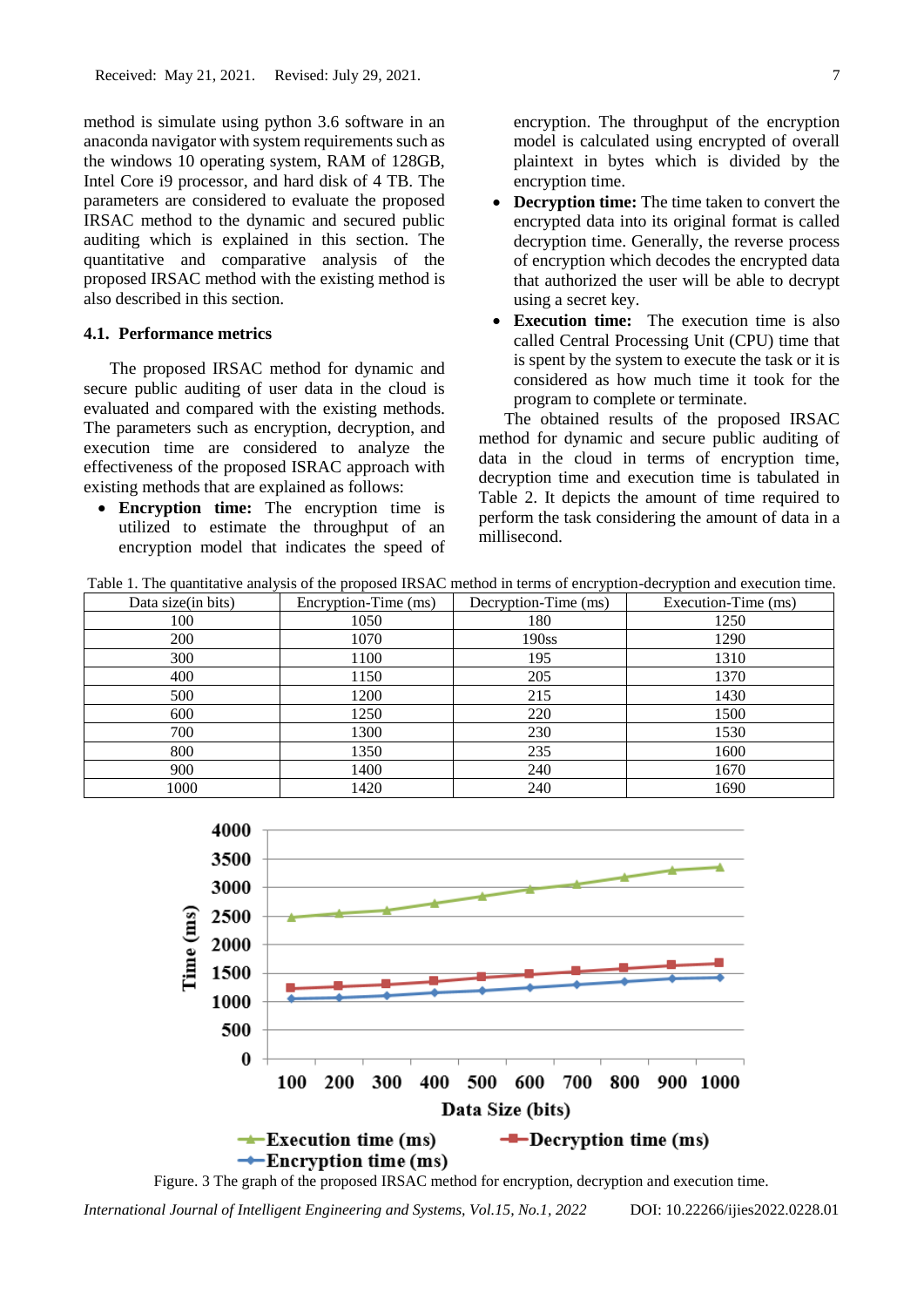Table 2 shows the quantitative analysis of the proposed IRSAC method in terms of encryption time, decryption time, and execution time for dynamic and secured public auditing of user data in the cloud. These outcomes are obtained for 10 executions with the different data sizes from 100 to 1000 in bits. The time taken by the proposed IRSAC method for encrypting the data files is 1420ms for 1000 data size in bits. The time taken by the proposed IRSAC method is decrypting the encrypted data is 240ms for 1000 data size in bits. The time taken by the proposed IRSAC method for executing the complete task is 1690 ms for 1000 data size in bits. The pictorial representation of the proposed IRSAC method in terms of encryption time, decryption time and execution time are shown in Fig. 3.

# **4.2. Comparative analysis**

The obtained results of the proposed IRSAC method are compared with the existing method such as Fast-Cloud-Paillier [16] and Cloud-Paillier [17]. The dynamic and secure public auditing of user data in the cloud is carried out with different sizes from 100 to 100 in bits in terms of encryption time and decryption time. The encryption time comparison with existing methods is shown in Table 3.

Table 3 shows the encryption time of the proposed IRSAC method with the existing Cloud-Paillier and Fast-Cloud-Paillier for public auditing the data in the cloud. The encryption time of the secure public auditing of user data files in cloud approaches increases as the size of data bits increases. The proposed method acquired lesser time to encrypt the data than the existing methods, which is suitable for providing the confidentiality of users' sensitive data. The proposed method acquired an encryption time of 1420 ms for the data size of 1000 in bits. Whereas, the existing Cloud-Paillier and Fast-Cloud-Paillier acquired 1500 ms and 2210 ms for the data size of 100 in bits.

Table 3. The comparison of encryption time with existing methods for different data sizes.

| Data Size(bits)<br>Encryption comparison time(ms) |                     |                                 |                              |
|---------------------------------------------------|---------------------|---------------------------------|------------------------------|
|                                                   | Cloud-Paillier [17] | <b>Fast Cloud–Paillier [16]</b> | <b>Proposed IRSAC Method</b> |
| 100                                               | 1150                | 1300                            | 1050                         |
| 200                                               | 1210                | 1380                            | 1070                         |
| 300                                               | 1250                | 1420                            | 1100                         |
| 400                                               | 1300                | 1500                            | 1150                         |
| 500                                               | 1310                | 1580                            | 1200                         |
| 600                                               | 1360                | 1620                            | 1250                         |
| 700                                               | 1400                | 1800                            | 1300                         |
| 800                                               | 1420                | 1900                            | 1350                         |
| 900                                               | 1450                | 2180                            | 1400                         |
| 1000                                              | 1500                | 2210                            | 1420                         |



Figure. 4 The comparison graph of the proposed IRSAC method with existing method in terms of encryption time.

Table 4. The comparison of decryption time with existing methods for different data sizes

| Data        | Decryption comparison time (ms) |                 |                 |  |
|-------------|---------------------------------|-----------------|-----------------|--|
| <b>Size</b> | $Cloud-$                        | Fast            | <b>Proposed</b> |  |
| (bits)      | <b>Paillier</b>                 | Cloud–          | <b>IRSAC</b>    |  |
|             | [17]                            | <b>Paillier</b> | Method          |  |
|             |                                 | $[16]$          |                 |  |
| 100         | 2200                            | 250             | 180             |  |
| 200         | 2000                            | 250             | 190             |  |
| 300         | 2200                            | 250             | 195             |  |
| 400         | 2200                            | 250             | 205             |  |
| 500         | 2100                            | 250             | 215             |  |
| 600         | 2000                            | 250             | 220             |  |
| 700         | 2100                            | 250             | 230             |  |
| 800         | 2100                            | 250             | 235             |  |
| 900         | 2200                            | 250             | 240             |  |
| 1000        | 2300                            | 260             | 240             |  |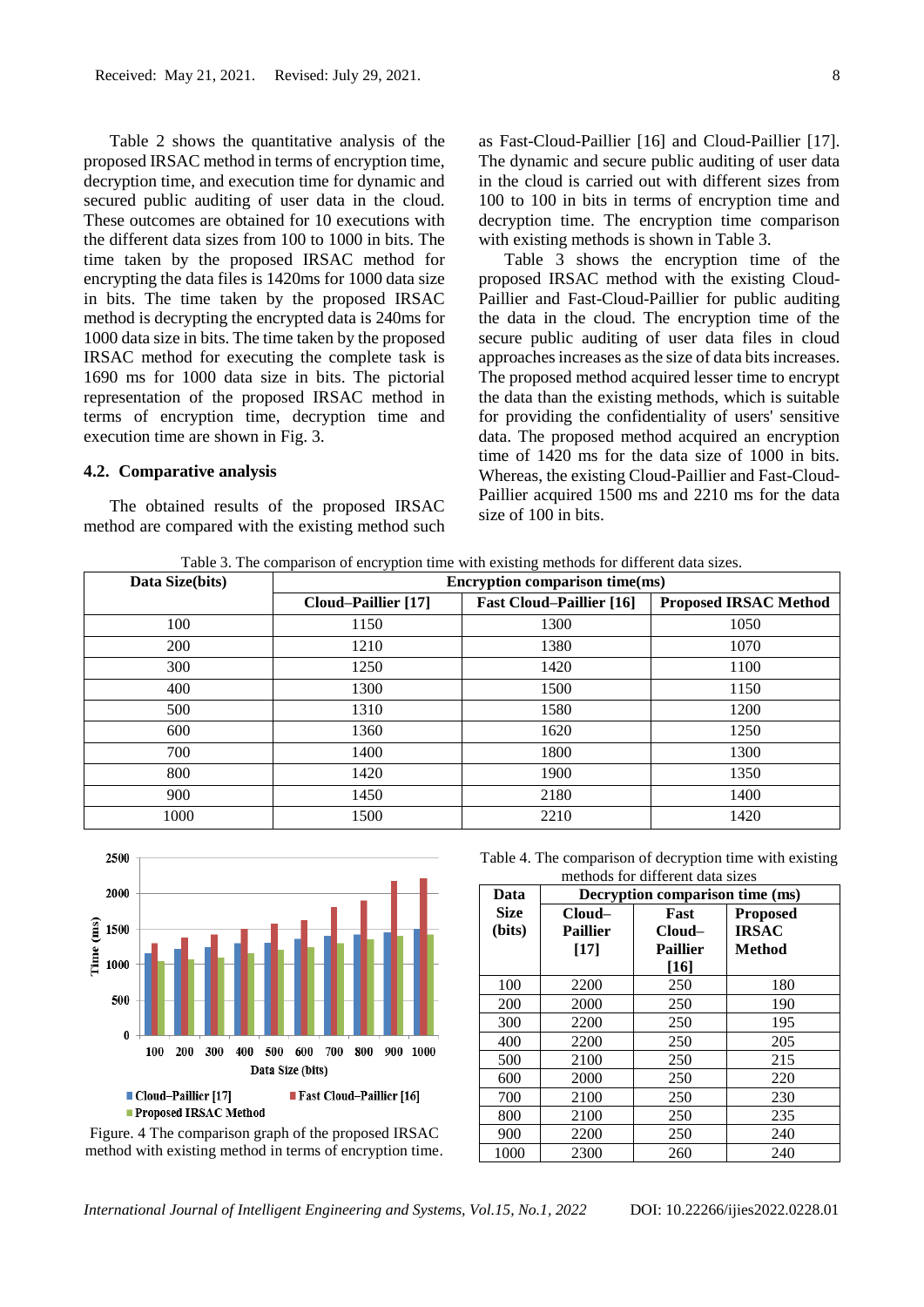Table 5. The decryption comparison time with key generation and key size for proposed IRSAC method

| Decryption comparison time(ms) |                                  |                                 |  |  |
|--------------------------------|----------------------------------|---------------------------------|--|--|
| <b>Key size</b>                | <b>Key</b><br>generation<br>time | <b>Proposed IRSAC</b><br>Method |  |  |
| 8                              | 126                              | 190                             |  |  |
| 16                             | 130                              | 190                             |  |  |
| 32                             | 140                              | 190                             |  |  |
| 64                             | 148                              | 195                             |  |  |
| 128                            | 162                              | 205                             |  |  |
| 256                            | 168                              | 210                             |  |  |
| 512                            | 174                              | 225                             |  |  |
| 1024                           | 195                              | 240                             |  |  |
| 2048                           | 210                              | 255                             |  |  |





In existing Cloud-Paillier [17], the bit size of data was increased and encryption time also increased which resulted in performance degradation. Further, the computation and communication overhead of the developed method was higher. The proposed IRSAC method solved the problem of existing methods by achieving higher performance. The graphical representation of the comparison of encryption time for the proposed IRSAC method with the existing method is shown in Fig. 4.

The decryption time of the secure public auditing of user data files in cloud approaches increases as the size of data bits increases. The proposed method acquired lesser time to decrypt the encrypted data than the existing methods is suitable to provide the confidentiality of users' sensitive data. The proposed method acquired the decryption time of 240ms to the data size of 1000 in bits. Whereas, the existing Cloud-Paillier and Fast-Cloud-Paillier acquired 2300 ms and 260 ms for the data size of 100 in bits. The graphical representation and comparison of decryption time for the proposed IRSAC method with the existing method is shown in Fig. 5.

#### **5. Conclusion**

To provide dynamic and secure public auditing of user data in the cloud, an IRSAC algorithm is proposed by encrypting and decrypting the data securely. The public and private keys are generated using the IRSAC algorithm to enhance the utilization of security and storage. The entire file of data is encrypted and divided into various chunks of files using the NSCH algorithm. When the cloud servers divide the entire files among chunks of smaller files, the hash value of each smaller file is calculated. The unique name will be assigned to every smaller file in such a way that the attackers, cloud servers, and TPA are not able to determine the name for smaller files. The integrity of data is calculated by utilizing the MLHT algorithm and checks the integrity of files in multiple servers in a single time. The proposed method ensures that it is secure for public auditing of user data in the cloud and consumes lesser time for decrypting the encrypted data. The proposed IRSAC method acquired lesser encryption and decryption time of 1420ms and 240ms for 1000 bits of data size. But, existing method showed encryption and decryption time of 2210ms and 250ms. In future work, the batch wise auditing can be carried out which reduces the processing cost and provides interface for user in order to view the details of file.

### **Conflicts of Interest**

The authors declare no conflict of interest.

# **Author Contributions**

The paper background work, conceptualization, methodology, dataset collection, implementation, result analysis and comparison, preparing and editing draft, visualization have been done by first author. The supervision, review of work and project administration, have been done by second author.

# **References**

- [1] H. Tian, F. Nan, H. Jiang, C.C. Chang, J. Ning, and Y. Huang, "Public auditing for shared cloud data with efficient and secure group management", *Information Sciences*, Vol. 472, pp. 107-125, 2019.
- [2] E. Daniel, and N.A. Vasanthi, "LDAP: a lightweight deduplication and auditing protocol for secure data storage in cloud environment", *Cluster Computing*, Vol. 22, No. 1, pp. 1247-1258, 2019.
- [3] A. Kalaivani, B. Ananthi, and S. Sangeetha, "Enhanced hierarchical attribute based encryption with modular padding for improved public auditing in cloud computing using semantic ontology", *Cluster Computing*, Vol. 22, No. 2, pp. 3783-3790, 2019.